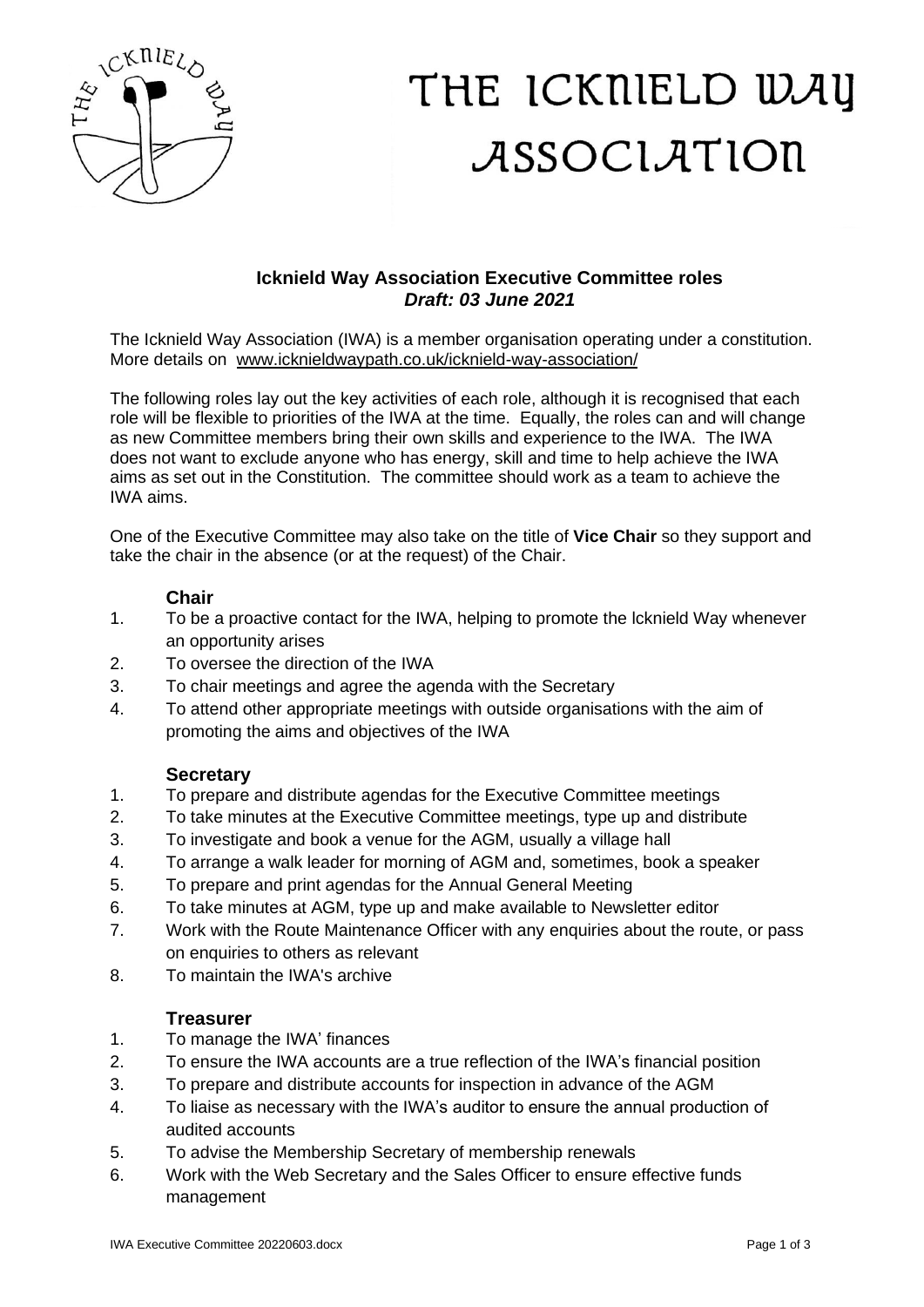

# THE ICKNIELD WAY ASSOCIATION

## **Membership Secretary**

- 1. Maintain records of members, including renewal dates
- 2. Receive payments from new members adding them into the membership records
- 3. Pay in membership subscriptions as received and advise the Treasurer accordingly
- 4. Provide renewal slips and address labels to newsletter distributor
- 5. Contact members to request membership renewal
- 6. Provide contact details to enable circulation of correspondence to members

#### **Newsletter Editor**

- 1. Prepare a Newsletter twice a year for circulation to members
- 2. Receive contributions from executive committee members and others to create an informative Newsletter

### **Publicity Officer**

- 1. To manage the promotion of the IWA
- 2. To identify relevant local media and provide them with regular updates on the IWA's activities and events
- 3. Work with other interested parties including organisations such as the Great Chalk Way Steering Group to promote our common aspirations
- 4. Work with the Social Media Officer and Website Officer to co-ordinate media communications

### **Social Media Officer**

- 1. To establish and manage the Social Media presence of the IWA
- 2. Work with the Publicity Officer and Website Officer to co-ordinate media communications

### **Website Officer**

- 1. Maintain the IWA website(s)
- 2. Check the currency of web pages regularly and update as necessary
- 3. Publish news items to web site(s) as provided by the Publicity Officer
- 4. Work with the Publicity Officer and Social Media Officer to co-ordinate media communications as news items and through Mailchimp subscribes
- 5. Maintain the Mailchimp subscribers and members contact details as advised by the Membership Secretary
- 6. Provide feedback to the Committee of website activity

### **Development Officer**

- 1. Promote the Aim of the IWA to become a National Trail
- 2. Work with other interested parties including organisations such as the Great Chalk Way Steering Group to promote our common aspirations